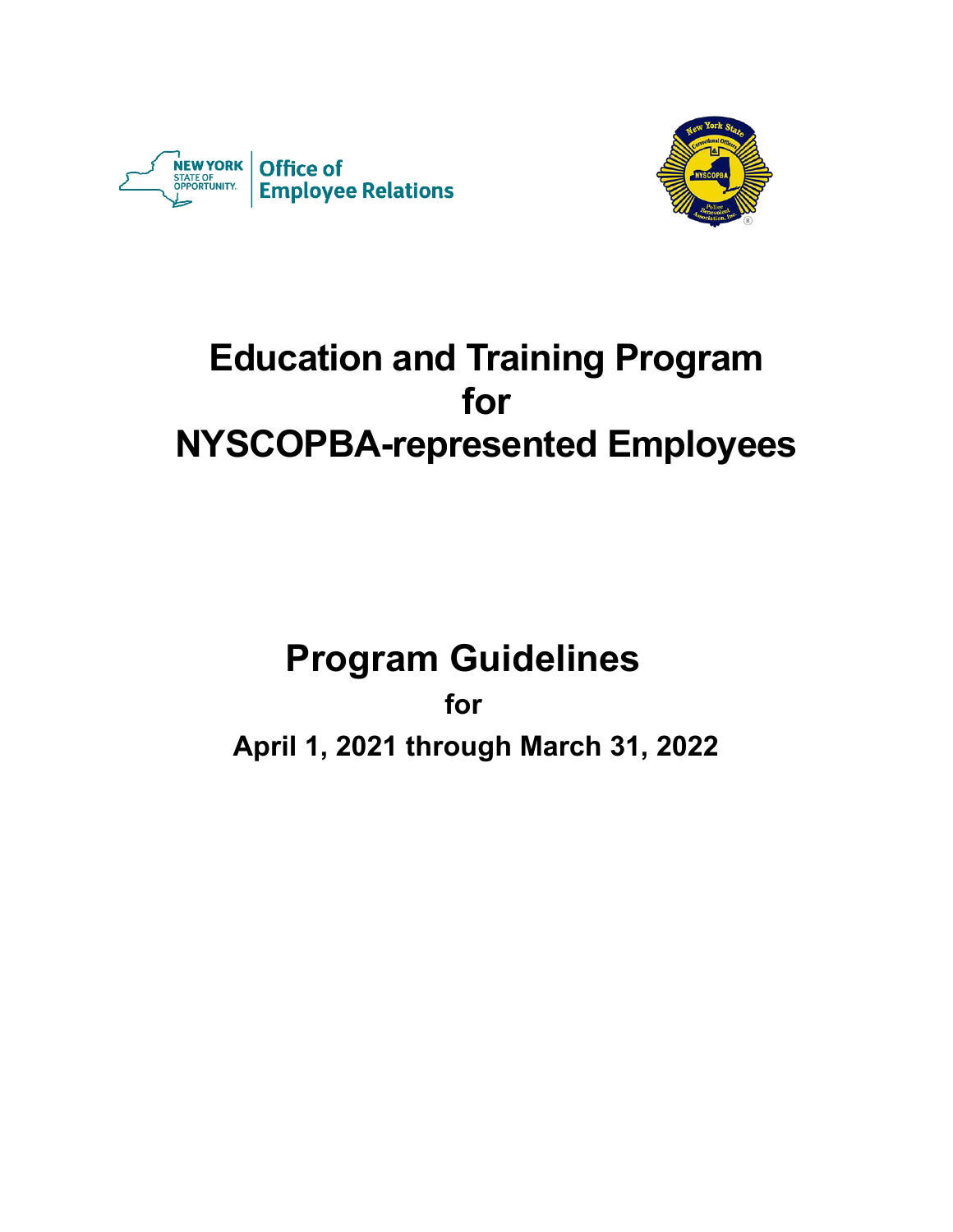# **TABLE OF CONTENTS**

| I. Taxation of Employee Benefits (Reimbursements)3                        |  |
|---------------------------------------------------------------------------|--|
|                                                                           |  |
|                                                                           |  |
| L. Sample Application (Review prior to completing the application form.)5 |  |
|                                                                           |  |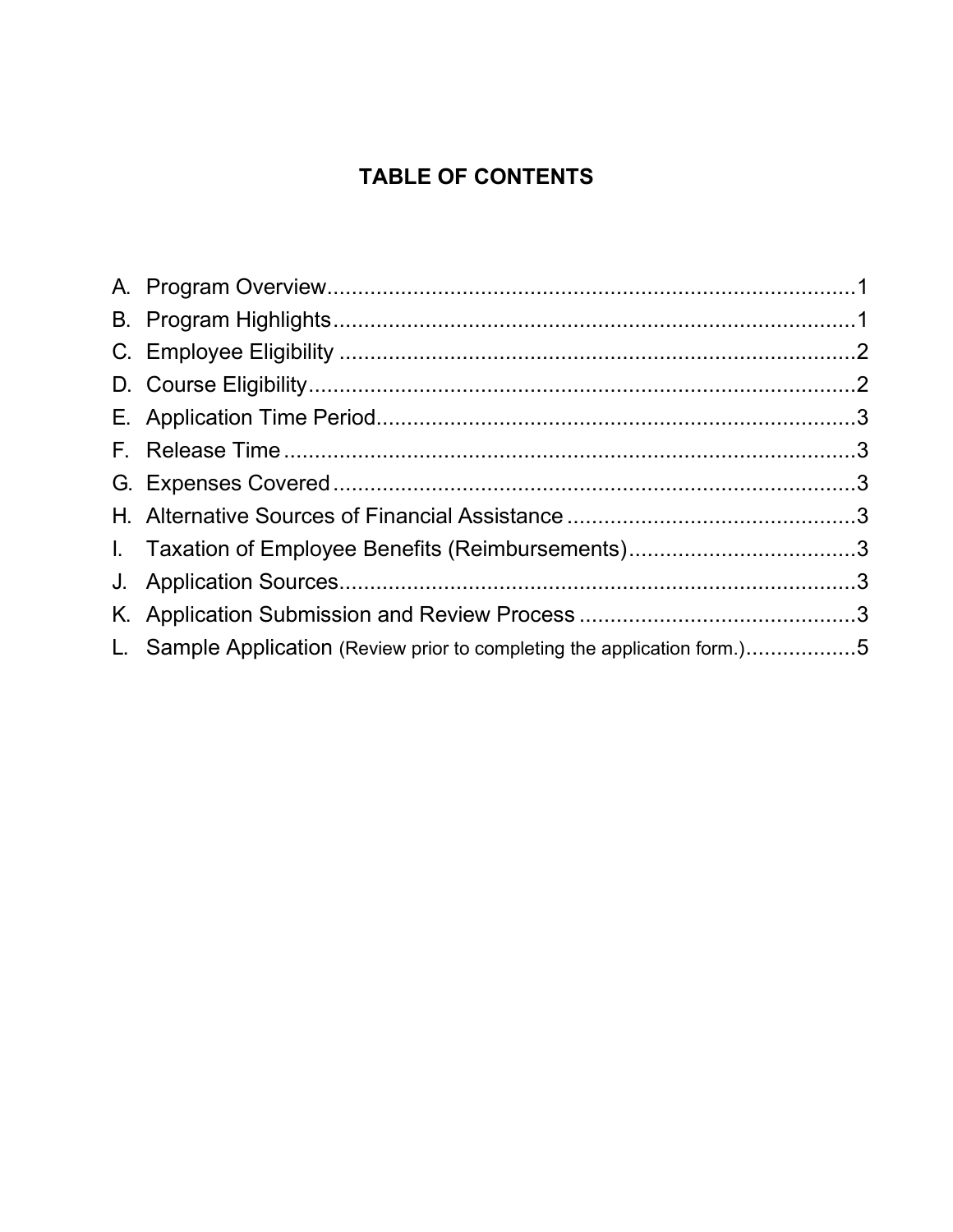# **Education and Training Program Guidelines for NYSCOPBA-represented Employees**

# <span id="page-2-0"></span>**A. Program Overview**

The Education and Training Program (ETP) is administered by the Security Services Unit Joint Labor-Management Committee (JLMC) on behalf of the New York State/New York State Correctional Officers & Police Benevolent Association (NYS/NYSCOPBA) Joint Labor-Management Committee (JLMC).

The ETP enables NYSCOPBA-represented employees to maintain or improve jobrelated skills in their profession and gain the knowledge and skills necessary for promotional opportunities and career mobility within NYS service. The ETP provides eligible employees with reimbursement up to a State fiscal year (April 1 through March 31) maximum at any accredited college, university, or approved educational organization, once the course has been successfully completed and payment has been made to the educational provider. Qualifying courses must begin during the period of April 1, 2021 through March 31, 2022.

# <span id="page-2-1"></span>**B. Program Highlights**

The Education and Training Program:

- Provides reimbursement to employees actively employed a minimum of half-time in a NYSCOPBA-represented position for the duration of qualifying training and/or educational courses that begin on or after April 1, 2021 through March 31,2022.
- Provides a pre-approval process. It is recommended that applicants seek pre- approval to ensure reimbursement eligibility.
- Is designed to reimburse applicants, up to a maximum State fiscal year allowance of \$2,000, for actual out-of-pocket expenses including registration, tuition, course-related textbooks, lab fees and digital fees.
- Reimbursement is based on the satisfactory completion of the course; one must attain a grade of at least C. If the only option for the grading of a course is Pass/Fail, a grade of Pass will be accepted as evidence of satisfactory completion. ETP will not cover incomplete or failed courses.
- Applications (courses beginning on or after April 1, 2021) must be submitted no later than ninety (90) calendar days from the end date of the course unless an extension has been granted pursuant to Section E of these guidelines.
- Provides a Pilot Program to reimburse the cost of a CDL course and exam fee up to the State fiscal year maximum allowance.
- *Will not* cover courses that are available through the NYS Department of Corrections and Community Supervisions (DOCCS) Training Academy should an applicant decide to use an outside source or Armorer School and any outside weapons training programs.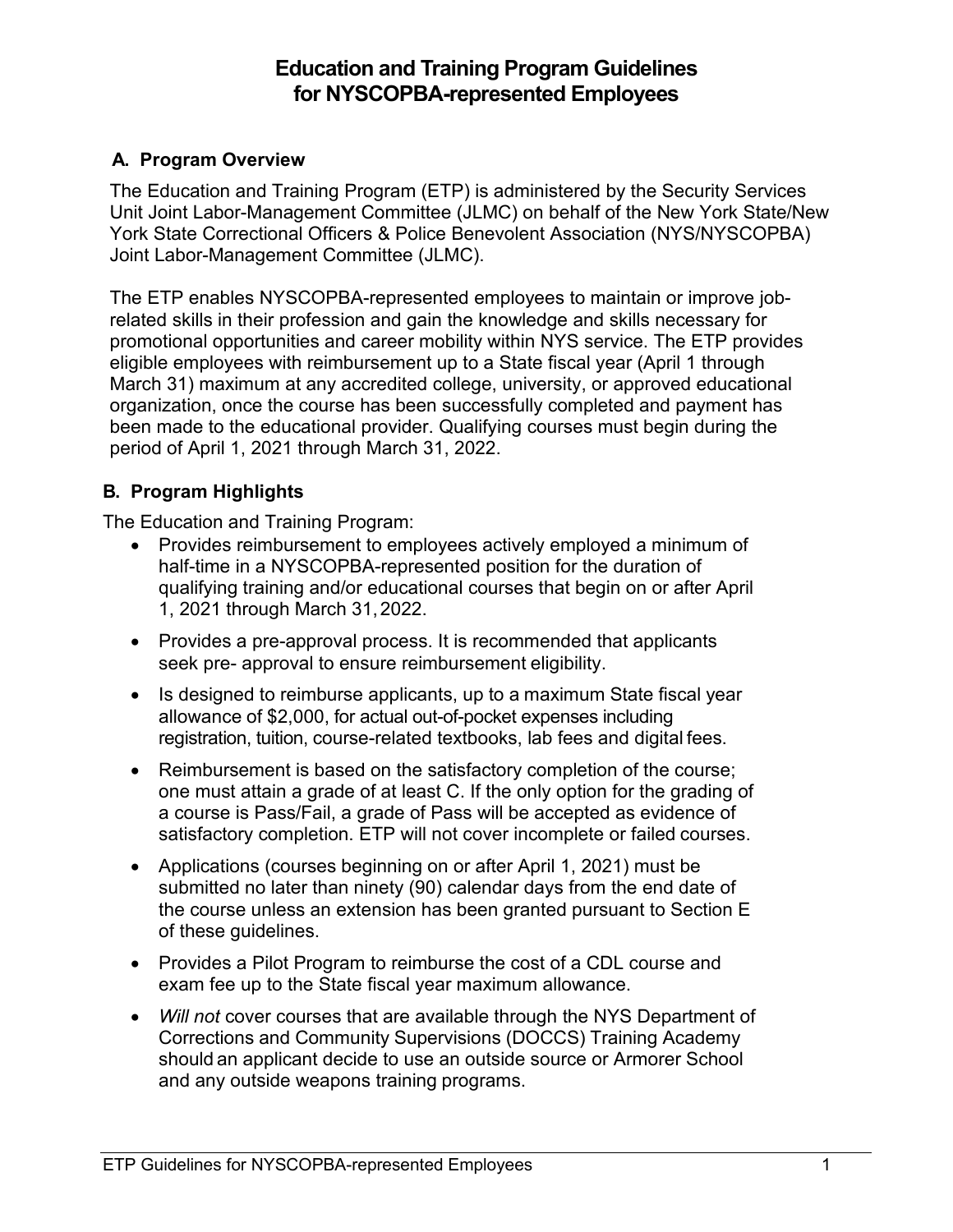## <span id="page-3-0"></span>**C. Employee Eligibility**

To be eligible to participate in the ETP, NYSCOPBA-represented employees must:

- Be actively employed a minimum of half-time in a NYSCOPBArepresented position *for the duration of the qualifying training and/or educational courses*.
- Have had six months continuous State service immediately prior to the beginning date of the coursework.

Employees working less than half-time or on unpaid leave of absence are not eligible.

#### <span id="page-3-1"></span>**D. Course Eligibility**

ETP is available for credit or non-credit, job-related or career-related, courses at an accredited college, university, or approved educational organization.

#### Job-Related Coursework

The course directly supports or improves skills required for current job assignments, duties, or responsibilities.

#### Career-Related Coursework

The course will prepare the employee for advancement within his/her current title series or occupation.

The course develops the operational, administrative or management capacity of the employee.

The coursework is necessary to obtain a degree or certification to qualify for job opportunities within State service.

The 2021-2022 CDL Pilot Program reimburses eligible employees for the cost of a CDL course and exam fee, up to the State fiscal year maximum allowance.

#### Approved Educational Organizations

The educational organization offering the course must meet the academic standards of the NYS Education Department or the U.S. Office of Education.

Reimbursement for the following is limited:

• Recreation, physical education, hobby or personal interest courses will only be considered for reimbursement as electives under an approved matriculated degree program.

Reimbursement for the following is not covered:

- Courses designed for interests outside State service, whether credit or non-credit.
- Armorer School and outside weapons training programs.
- Courses that are available through the NYS DOCCS Training Academy.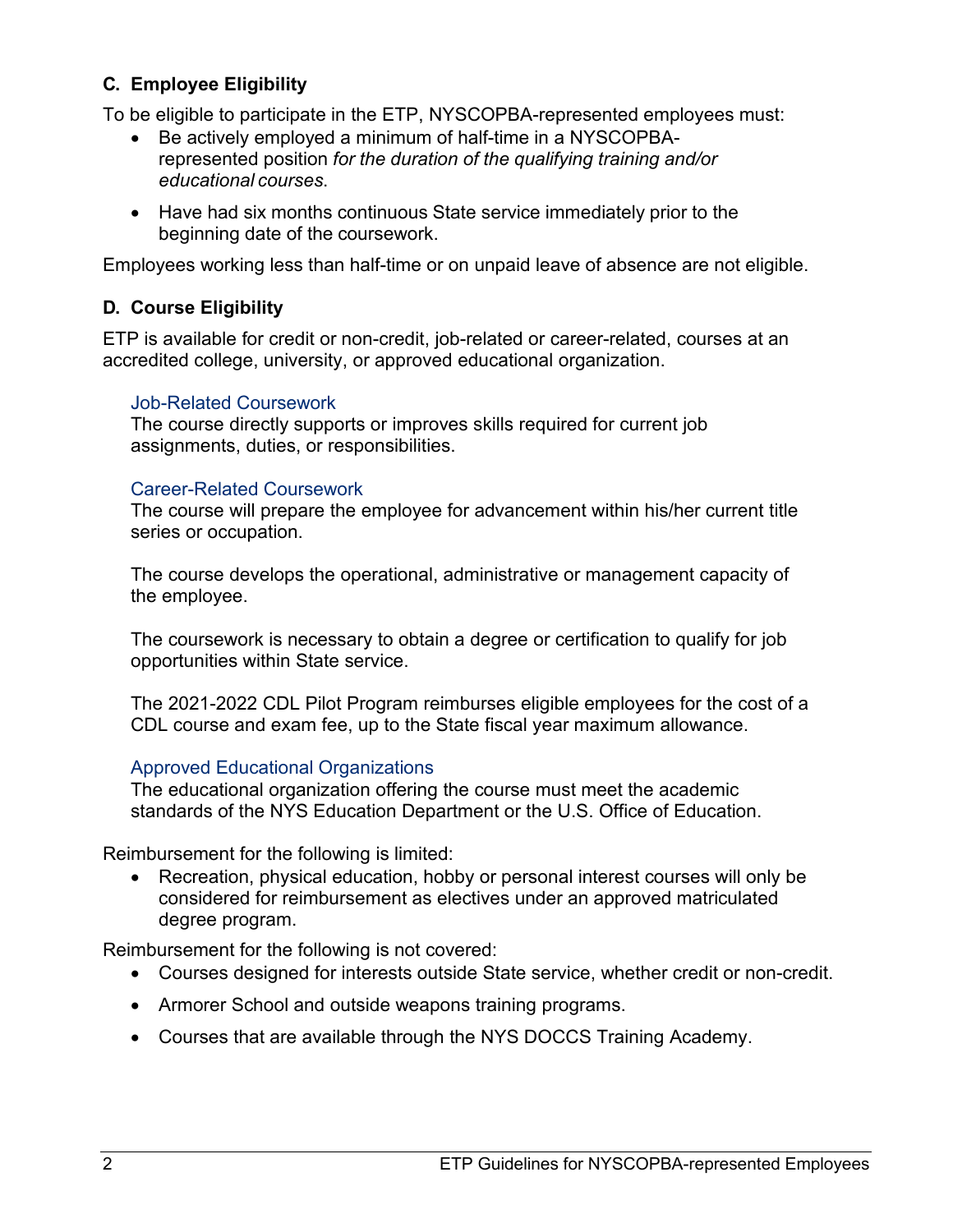# <span id="page-4-0"></span>**E. Application Time Period**

Course start date determines fiscal year. For fiscal year 2021-2022, a course must start on or after April 1, 2021 and no later than March 31, 2022.

Applications must be submitted no later than ninety (90) calendar days from the end date of the course. The postmark or email date will be used to determine the timeliness of the application. Applicants encountering difficulties obtaining the necessary documentation to complete their application may seek an extension to submit their application. Such requests must be sent to the NYS Security Services Unit Labor-Management Committee no more than 90 calendar days following the completion of the course. Requests to extend application deadlines will be evaluated separately based on each applicant's individual circumstances.

# <span id="page-4-1"></span>**F. Release Time**

ETP does not entitle an employee to receive release time.

# <span id="page-4-2"></span>**G. Expenses Covered**

Reimbursable expenses are those costs that relate to the pursuit of an educational activity. Expenses must be itemized on the original receipt.

Eligible individuals are reimbursed up to a maximum State fiscal year allowance of \$2,000, for actual out-of-pocket expenses. Covered expenses include registration, tuition, course-related textbooks, lab fees, and digital fees which the employee is required, by the syllabus or course outline, to use for the course.

Expenses and fees other than those noted above are not covered.

### <span id="page-4-3"></span>**H. Alternative Sources of Financial Assistance**

Alternate sources of financial aid from agency/facility tuition support programs, Tuition Assistance Program (TAP), Pell Grants, Aid for Part-time Study (APTS) Program, NYS Vietnam Veterans Tuition Assistance, Veterans Administration Educational Benefits (GI Bill), and college stipends *must* be reported on the application. This amount will be deducted before computing the allowable reimbursement.

# <span id="page-4-4"></span>**I. Taxation of Employee Benefits (Reimbursements)**

At the end of each calendar year, the Office of the State Comptroller will withhold estimated taxes from employees whose reimbursements from this program and any additional educational benefits (reimbursements) from their agency exceed \$5,250. This may result in substantial withholding from paychecks at the end of the year and applicants should plan accordingly. Students are encouraged to seek competent tax advice to determine if the "working condition fringe benefit" is applicable when filing their taxes.

### <span id="page-4-5"></span>**J. Application Sources**

<span id="page-4-6"></span>Pre-Approval Application Form and ETP Application Packet (ETP Form, AC132-S and AC 3259-S) are available at: *oer.ny.gov* (Training and Development/ NYSCOPBA) or https://www.nyscopba.org/members/nys-programs-grants/.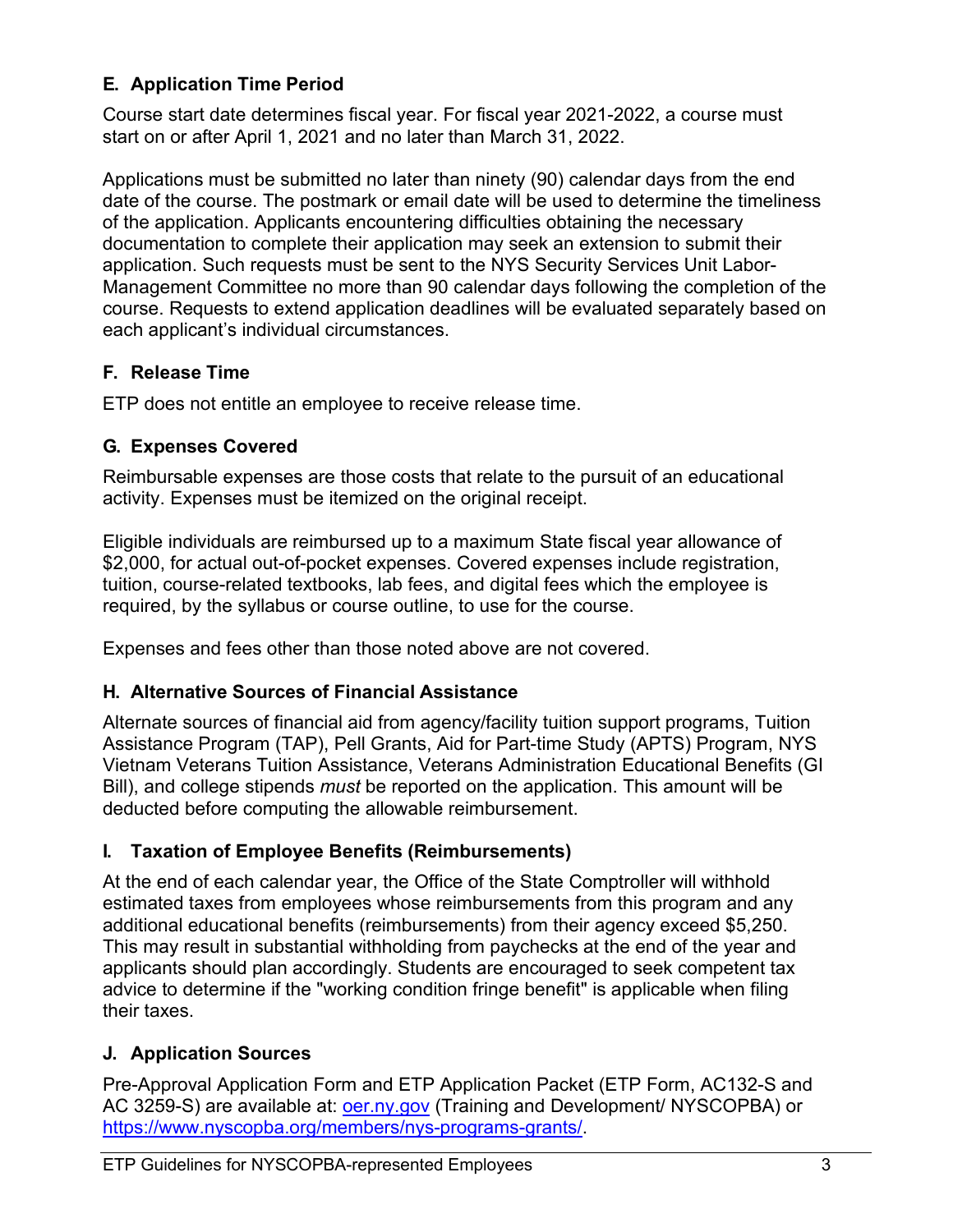#### **K. Application Submission and Review Process**

The application process involves the following steps:

#### Step 1: Pre-approval (Applicant)

Prior to registering for coursework, it is recommended that the *applicant*:

- Complete a separate Pre-Approval Application Form for each course for which reimbursement is requested. Attach a course description or brochure from the institution/organization that includes the itemized cost separate from any fees.
- Submit completed form to the Security Services Unit JLMC for review and approval.

#### Step 2: Pre-approval Review (JLMC)

Upon receipt of the Pre-Approval Application Form, Security Services Unit *JLMC* will:

- Determine if the application meets the criteria for reimbursement under the ETP Guidelines with respect to employee eligibility, qualification of coursework (job-related/career-related), and educational institution/organization.
- Review the application to confirm required and complete information was provided by the applicant; contact applicant, by email, if there are questions or issues that were identified.
- Notify applicant, by email, of the Security Services Unit JLMC determination.

### Step 3: Apply for Reimbursement (Applicant)

To obtain reimbursement, the *applicant* must:

- Complete the coursework with a grade of at least C. If the only option for the grading of a course is Pass/Fail, a grade of Pass will be accepted as evidence of satisfactory completion.
- Complete a separate ETP Application Packet (ETP Form, AC 132-S and AC 3259-S) within the timeframes prescribed in Section E, Application Time Period. Submit the ETP Packet and the following supporting documentationto the Security Services Unit JLMC for review and approval:
- A course description or brochure from the educational provider
- An original grade report, transcript, or letter on letterhead from the educational provider, stating that the applicant satisfactorily completed the coursework
- An original, itemized, paid tuition receipt from the educational provider
- A course syllabus listing required materials and original paid textbook receipt(s)
- Documentation showing the start and end dates of the courseor event (month, day, year)
- Applicants should retain a copy of all documentation for theirrecords.